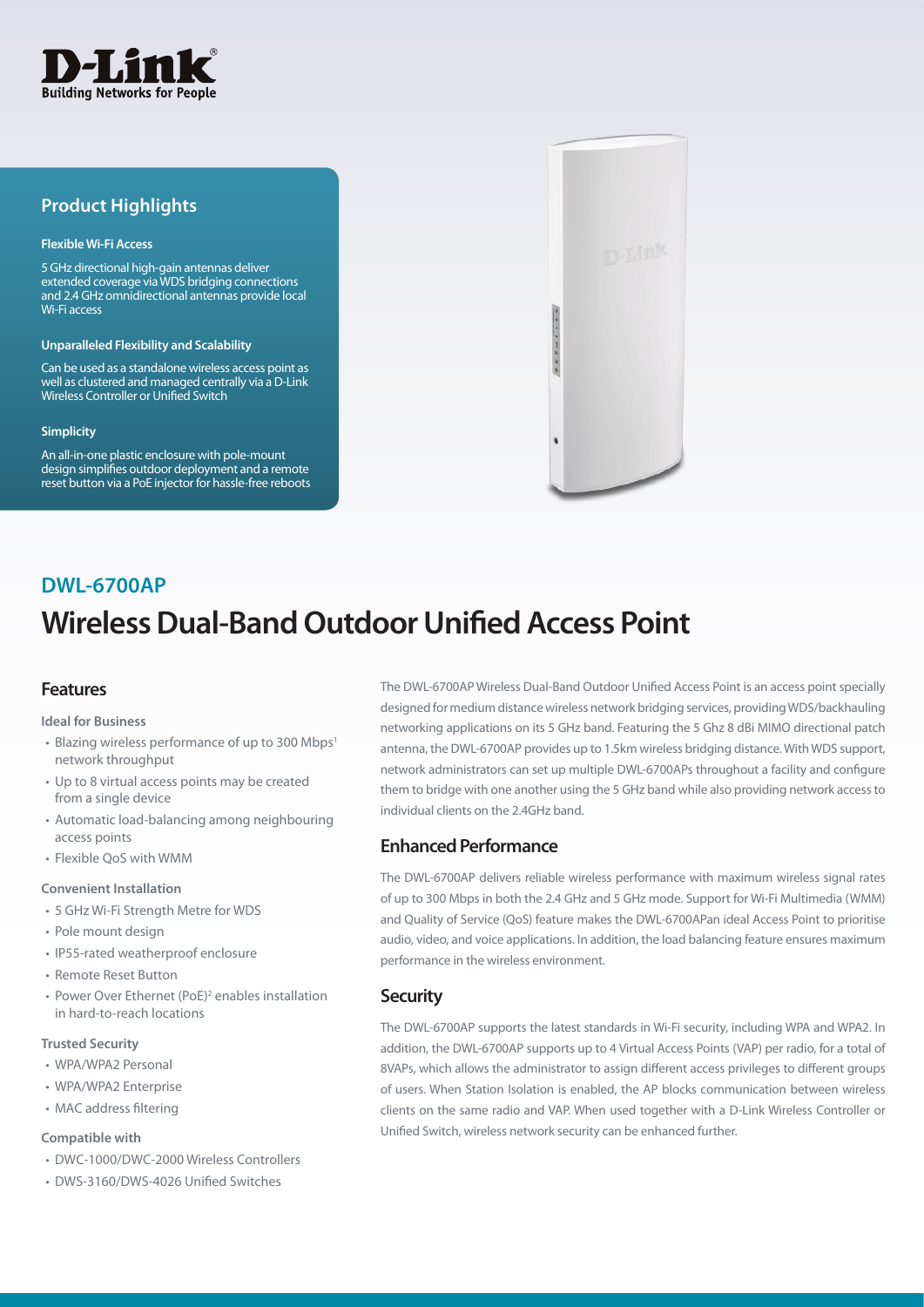

# **DWL-6700AP Wireless Dual-Band Outdoor Unified Access Point**

# **Centrally Manage your Wireless Network**

When working in conjunction with D-Link Unified Switches/Wireless Controllers, the DWL-6700AP can be centrally managed. This allows a large number of APs to be deployed and managed easily and efficiently. Once the APs are discovered by the switch/controller, the administrator can push specific configuration sets onto them rather than having to do so one by one. In addition, RF resource management and security are also managed centrally, thus allowing the administrator to pre-emptively identify potential deficiencies and weaknesses in the network.

# **Wi-Fi Strength LEDs and Remote Reset Button**

The visual 5 GHz signal strength LEDs provides simple indicators to display the signal strength of the WDS link. Network administrators can see the signal strength quickly and clearly, even if the two APs are over a kilometre away from each other. The additional remote reset button on the included PoE injector allows the DWL-6700AP to be hard reset without the need to physically access the device itself.

# **Quality of Service for Increased Connectivity**

The DWL-6700AP supports 802.1p Quality of Service (QoS) for enhanced throughput and better performance of time-sensitive traffic like VoIP and streaming DSCP. The DWL-6700AP is WMM-certified, so in the event of network congestion, time-sensitive traffic can be given priority ahead of other traffic. Furthermore, when a number of DWL-6700AP units are in close proximity to each other, an access point will refuse new association requests once its resources are fully utilised, allowing the association request to be picked up by a neighbouring unit. This feature ensures that no single AP is overburdened while others nearby sit idle.

## **Convenient Installation**

With an embedded antenna and a simple housing, the DWL-6700AP can be installed on a pole. Enclosed in a IP-55 rated weatherproof housing as well as an operating range between -30°C to 50°C, the DWL-6700AP is protected against exposure to heat and cold as well as rain. For easy installation, it has integrated Power over Ethernet (PoE) support and includes PoE injector, allowing installation of this device in areas where power outlets are not readily available.



If the worst should happen to your network you need the very best support and fast. Downtime costs your business money. D-Link Assist maximises your uptime by solving technical problems quickly and effectively. Our highly trained technicians are on standby around the clock, ensuring that award-winning support is only a phone call away.

With a choice of three affordable service offerings covering all D-Link business products, you can select the package that suits you best:

### **D-Link Assist Gold - for comprehensive 24-hour support**

D-Link Assist Gold is perfect for mission-critical environments where maximum uptime is a high priority. It guarantees four hour around-the-clock response. Cover applies 24/7 for every day of the year including holidays.

### **D-Link Assist Silver - for prompt same-day assistance**

D-Link Assist Silver is designed for 'high availability' businesses that require rapid response within regular working hours. It provides a four hour response service Monday to Friday from 8am to 5pm, excluding holidays.

## **D-Link Assist Bronze - for guaranteed response on the**

### **next business day**

D-Link Assist Bronze is a highly cost-effective support solution for less critical environments. Response is guaranteed within eight business hours Monday to Friday from 8am to 5pm, excluding holidays.

D-Link Assist can be purchased together with any D-Link business product. So whether you're buying switching, wireless, storage, security or IP Surveillance equipment from D-Link, your peace of mind is guaranteed. D-Link Assist also offers installation and configuration services to get your new hardware working quickly and correctly.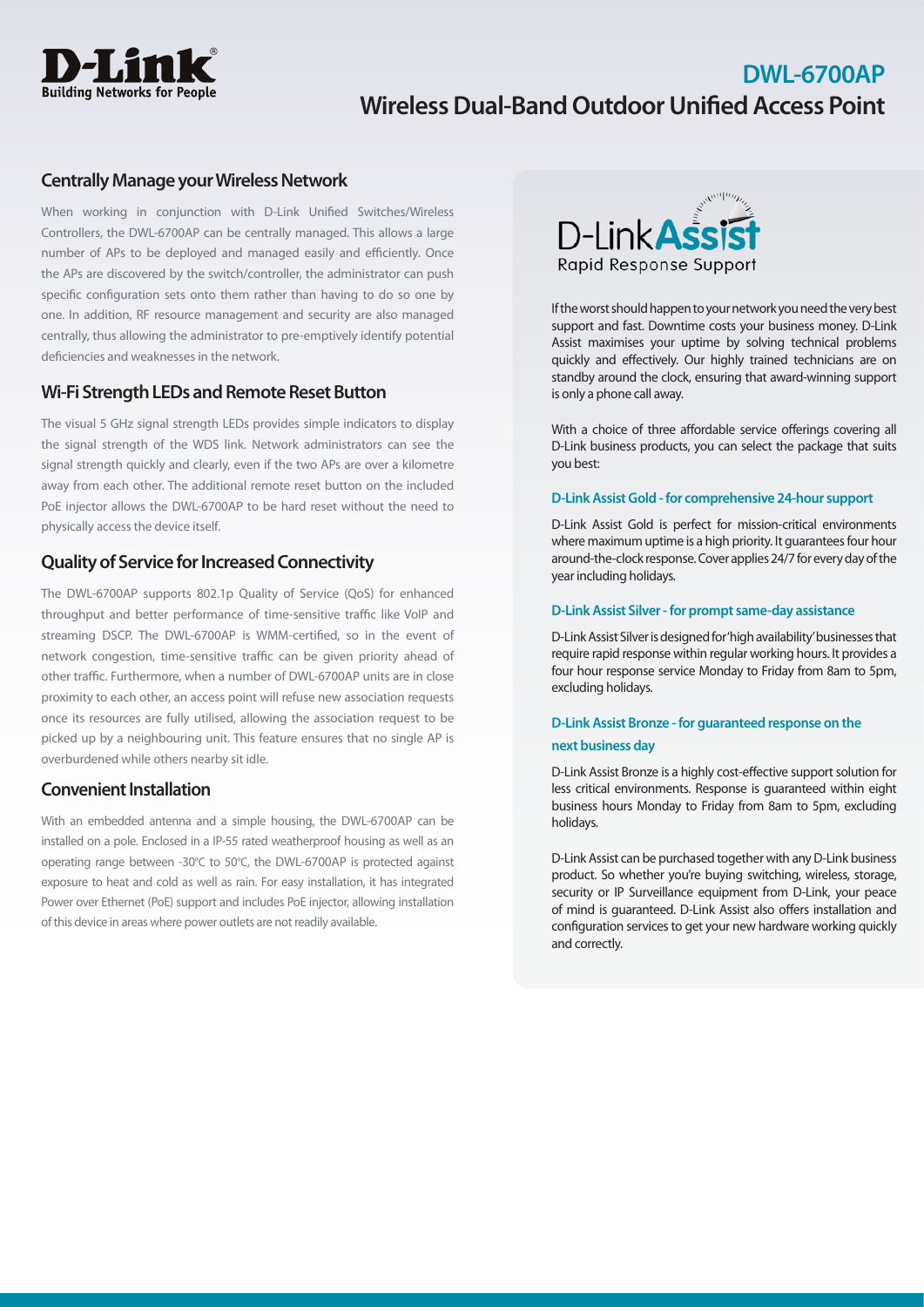

| <b>Technical Specifications</b>                     |                                                                                                                                                                           |                                                                                   |
|-----------------------------------------------------|---------------------------------------------------------------------------------------------------------------------------------------------------------------------------|-----------------------------------------------------------------------------------|
| General                                             |                                                                                                                                                                           |                                                                                   |
| Interfaces                                          | 802.11a/b/q/n<br>• Two 10/100 LAN ports (PoE in from either LAN1 or LAN2)                                                                                                 | • Factory reset button                                                            |
| Wireless Frequency                                  | • 2.4 GHz band: 2.4 GHz-2.4835 GHz                                                                                                                                        | · 5 GHz band: 5.15-5.25GHz, 5.25-5.35GHz, 5.470-5.725GHz,<br>5.725-5.825GHz       |
| Data Transfer Rate                                  | · 802.11n: 6.5 Mbps-300 Mbps<br>• 802.11a/g: 54, 48, 36, 24, 12, 9, and 6 Mbps                                                                                            | • 802.11b: 11, 5.5, 2, and 1 Mbps                                                 |
| Antenna                                             | · 5 Ghz: Two integrated 8 dBi directional antennas                                                                                                                        | • 2.4 GHz: Two integrated 3 dBi omnidirectional antennas                          |
| Power Method                                        | • Powered by PoE <sup>2</sup> only (from either LAN1 or LAN2, non-standard PoE 24 V / 1 A)                                                                                |                                                                                   |
| Functionality                                       |                                                                                                                                                                           |                                                                                   |
| <b>Operating Channel</b>                            | • 2.4 GHz - 13 channels                                                                                                                                                   | • 5 GHz - 19 non-overlapping channels                                             |
| Web-based User Interface                            | • HTTP / HTTPS                                                                                                                                                            |                                                                                   |
| Compatible Wireless Controllers/Unified<br>Switches | • DWC-1000<br>• DWC-2000                                                                                                                                                  | • DWS-3160<br>• DWS-4026                                                          |
| Security                                            |                                                                                                                                                                           |                                                                                   |
| <b>SSID Security</b>                                | • Up to 8 SSIDs, 4 per radio<br>• 802.1Q VLAN                                                                                                                             | • Station Isolation                                                               |
| <b>Wireless Security</b>                            | • WPA-Personal/Enterprise<br>• WPA2-Personal/Enterprise                                                                                                                   | • AES and TKIP                                                                    |
| Authentication                                      | • MAC Address Filtering                                                                                                                                                   | • RADIUS                                                                          |
| Physical                                            |                                                                                                                                                                           |                                                                                   |
| <b>Dimensions</b>                                   | • 280 x 115 x 50 mm (11.02 x 4.53 x 1.97 in.)                                                                                                                             |                                                                                   |
| Weight                                              | • 495 grams (1.09 lbs)                                                                                                                                                    |                                                                                   |
| Power Adapter (PoE injector)                        | • Input: 100 to 240 V AC                                                                                                                                                  | • Output: 24 V DC, 1 A                                                            |
| Power over Ethernet <sup>2</sup>                    | • 10 / 100 Mbps PoE (from either LAN1 or LAN2, non-standard PoE 24 V / 1 A)                                                                                               |                                                                                   |
| Enclosure                                           | • Plastic housing                                                                                                                                                         | · IP-55 rated                                                                     |
| Temperature                                         | • Operating: -30 to 50 °C (-22 to 122 °F)                                                                                                                                 | • Storage: -30 to 65 °C (-22 to 149 °F)                                           |
| Humidity                                            | • Operating: 10% to 90% non-condensing                                                                                                                                    |                                                                                   |
| Certifications                                      | · ESD protection: 4 KV<br>· Surge protection: 6 KV<br>$\cdot$ CE<br>· EN 301 893 V1.7.1 (2012-06) (DFS/TPC)<br>· EN 300 328 V1.8.1 (2012-06)<br>$\cdot$ FCC<br>$\cdot$ IC | $\cdot$ cUL<br>$\cdot$ LVD<br>• C-Tick<br>$\cdot$ NCC<br>• Wi-Fi<br>$\cdot$ TELEC |

<sup>1</sup> 300 Mbps is the maximum wireless signal rate as specified by the IEEE 802.11n standard. Actual data throughput will vary. The network and other factors, including volume of network traffic, building materials, and nea